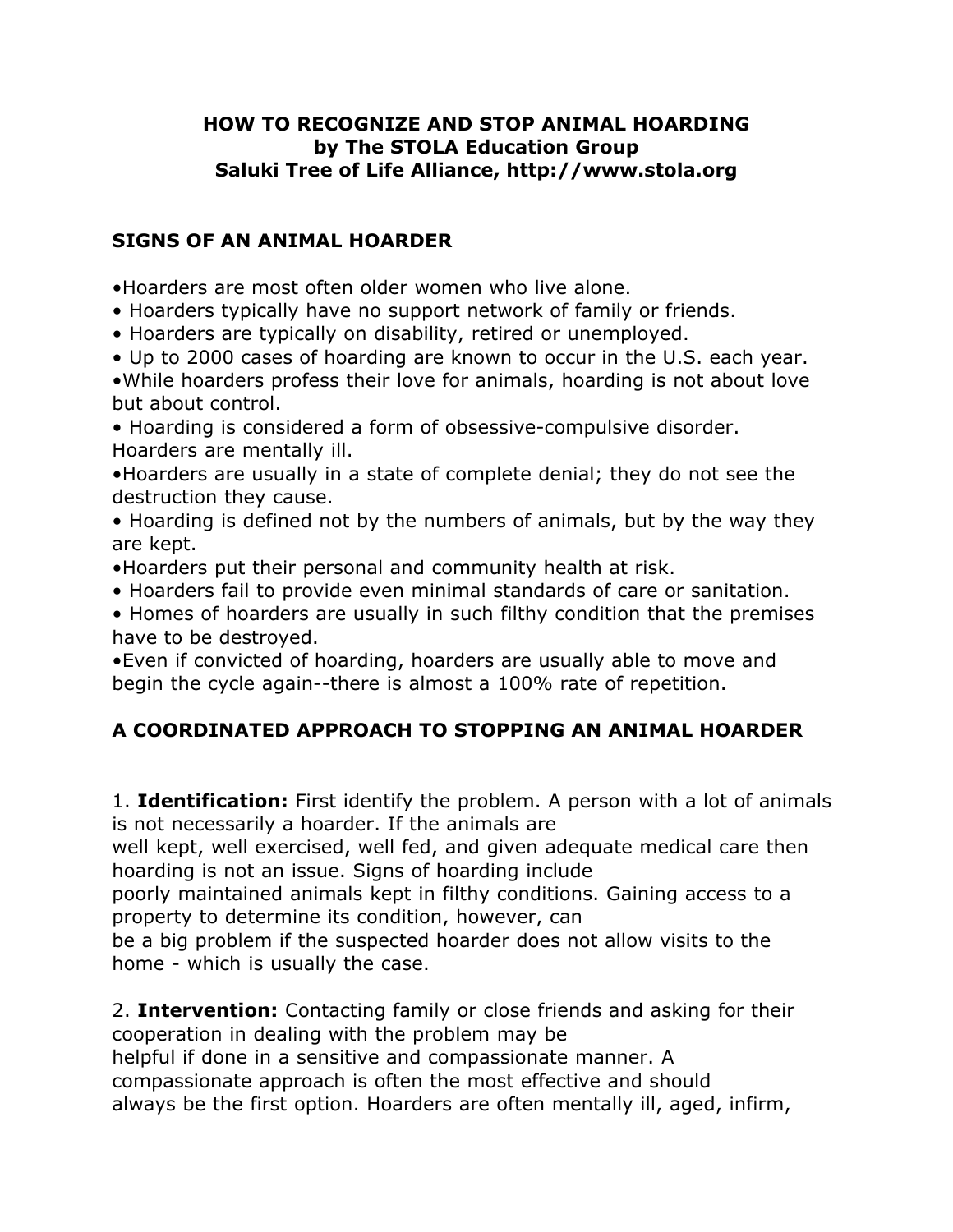and/or living on fixed incomes. While some may

reject offers of help, others will gratefully accept. The main concern is ensuring that the animals get adequate care.

3. **Preparation:** Gather facts which will be essential if the authorities are to be contacted. If the hoarder will not permit visits inside the residence, exterior signs may give warning as to interior conditions. Warning signs of unsanitary living conditions

may include:

- •Obstructed exits
- •Nonfunctional utilities including running water, electricity, etc.
- •Inadequate light and ventilation
- •Nonfunctional kitchen facilities
- •Improper garbage disposal
- •Obvious odors emanating from the property
- •Rodent infestations
- Potential fire hazards, i.e. accumulated trash, overgrown dead foliage, etc.

4. **Recruit a Team:** A number of agencies and/or individuals can form a consortium to do a positive intervention including animal control, breed rescue organization, health department, veterinarian, family members or close friends of the hoarder. Veterinarians can be a tremendous help or a hindrance in hoarding cases. If you can gain the trust of the presumed hoarder's veterinarian(s) the following are warning signs which may indicate a hoarder:

•Veterinary warning signs: A constantly changing parade of pets, most seen once and not again -

•Visits for problems not usually seen in good preventive health carelike trauma or infections disease

•Rarely bringing in the same animal for diseases of old age such as cancer or heart disease

•Suspected hoarder may travel great distances to the practice, come at odd hours and use multiple vets so as not to tip them off about the number of animals

- •May seek heroic and futile care for animals
- May perfume or bathe animals prior to a visit to conceal odor

•May bring in a relatively presentable animal in an attempt to get medication for more seriously ill animals at home

•May try to persuade the vet to give medication or refills without seeing the animals

•Being unwilling or unable to say how many animals they have

•May claim to have just found or rescued an animal in obviously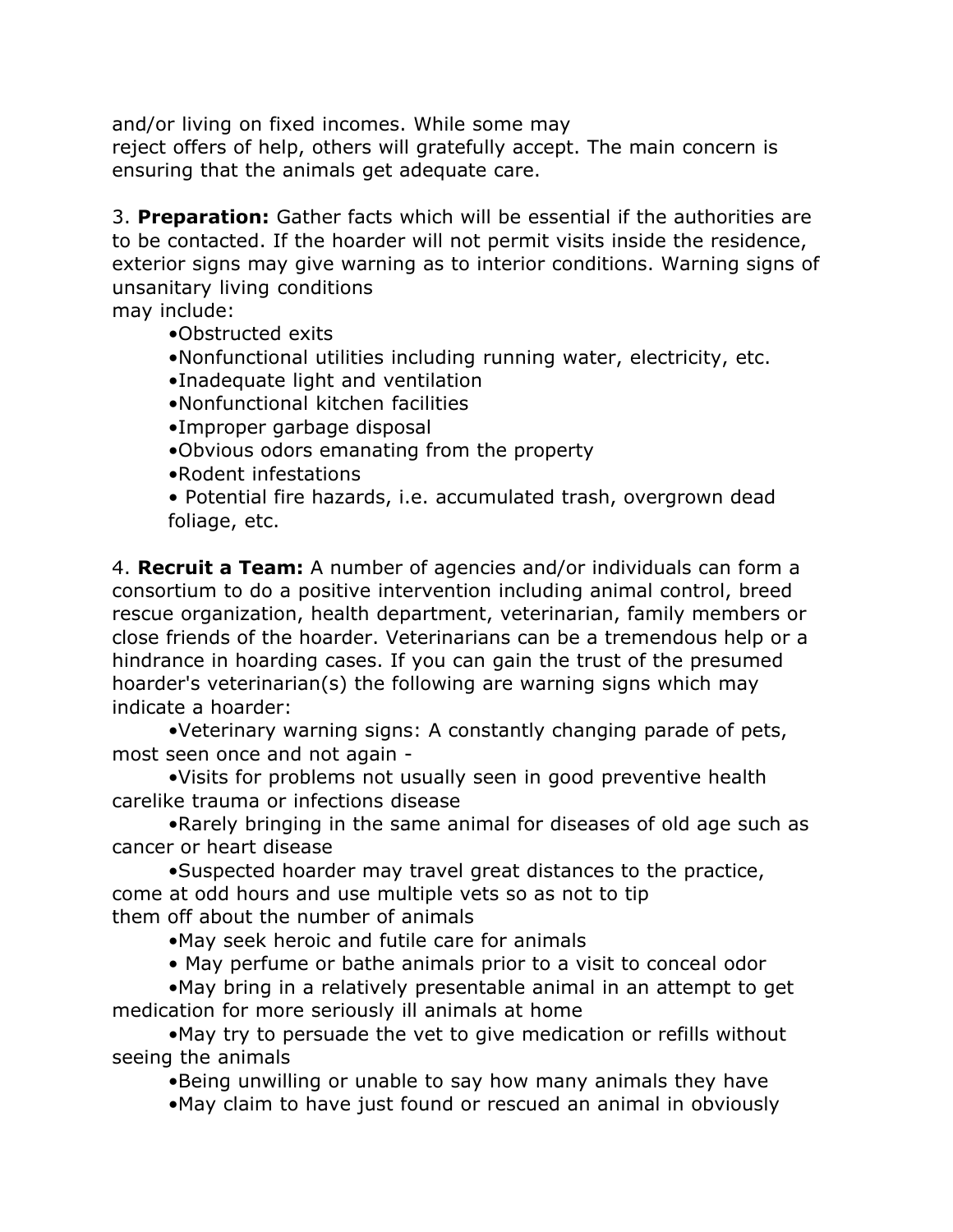deplorable condition although the condition of the animal, including strong odor of urine, overgrown nails and muscle atrophy, may be more indicative of confinement in filthy conditions than of wandering the streets

• May show interest in acquiring even more animals, including checking the office bulletin board and questioning other clients in the waiting room. Be aware of this twist: hoarders may seek employment or volunteer opportunities with veterinary clinics, perhaps on a part-time basis, to have access to free or discounted medications or supplies.

5. **Keep Detailed Records:** Gather all evidence and facts in a detailed manner. Meticulous record keeping is essential to provide necessary evidence to obtain search warrants, serious consideration by animal control and so on. If photographic evidence is gathered, be sure to log the photographer's name, date and time the picture was taken, location of the photo, and names of witnesses. Attach this information to the back of the photo. Often complaints to authorities must be made within 72 hours of suspected animal abuse. Keep duplicate copies of all evidence.

6. **Contact Authorities:** This may require extreme patience and persistence. Animal control is often hampered by privacy laws and cannot intervene without hard evidence of potential abuse and/or a signed statement from a witness. It may be necessary to contact several agencies such as animal control, local health department, social services, breed rescue group, etc. to create an interactive intervention process.

7. **Patience, Persistence, Determination:** Never give up. The animals are depending on you. Getting justice for the animals and getting them out of an abuser's control can take weeks, months, or even years but for all the animals who are saved from a hellish existence, the effort is definitely worth it.

8. **Preventing the Abuse Cycle:** Even if convicted of animal abuse, hoarders are highly likely to begin hoarding again. In most cases the laws fail in not monitoring the activity of a convicted hoarder allowing them to begin the cycle of abuse all over again. The only way to prevent a hoarder from beginning again is through public awareness, education and vigilance. If you suspect that hoarding is occurring in your community don't turn a blind eye. Become a voice for the animals who cannot speak for themselves.